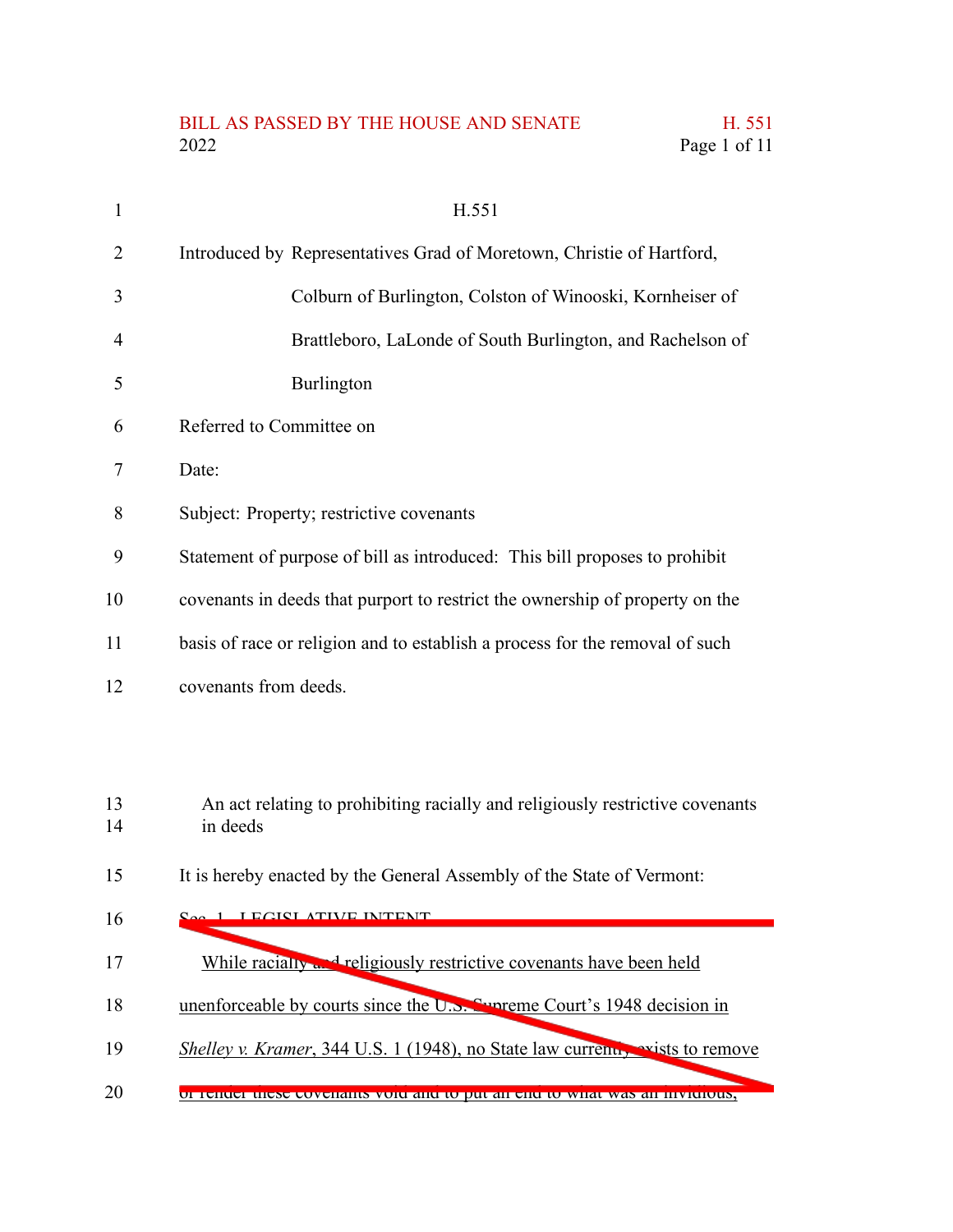| 1  | biotomical practice of discrimination in the United States. This practice was      |
|----|------------------------------------------------------------------------------------|
| 2  | responsible, in part, for preventing Americans of BIPOC and religious              |
| 3  | minorit, backgrounds from fully participating in one of the greatest               |
| 4  | expansions of wealth and prosperity in this country's history through federally    |
| 5  | backed mortgages and freely available homeownership. It is the intent of the       |
| 6  | General Assembly that this Act prohibit racially and religiously restrictive       |
| 7  | covenants from ever from being used in Vermont again, regardless of their          |
| 8  | enforceability, and that it est. blish a process for their removal from existing   |
| 9  | real estate transaction records.                                                   |
| 10 | Sec. 2. 27 V.S.A. § 546 is added to read:                                          |
| 11 | § 546. RACIALLY AND RELIGIOUSL RESTRICTIVE COVENANTS IN                            |
| 12 | DEEDS PROHIBITED; PROCESS FOR REMOVAL                                              |
| 13 | $(a)(1)$ A deed, mortgage, plat, or other recorded device recorded on or after     |
| 14 | July 1, 2022 shall not contain a covenant, easement, or any other restrictive or   |
| 15 | reversionary interest purporting to restrict the ownership of use of real          |
| 16 | property on the basis of race or religion.                                         |
| 17 | (2) A covenant, easement, or any other restrictive or reversiting                  |
| 18 | interest in a deed, mortgage, plat, or other recorded device purporting            |
| 19 | restrict the ownership or use of real property on the basis of race or religion is |
| 20 | decialed contrary to the public policy of the state of vermont and shall be volu-  |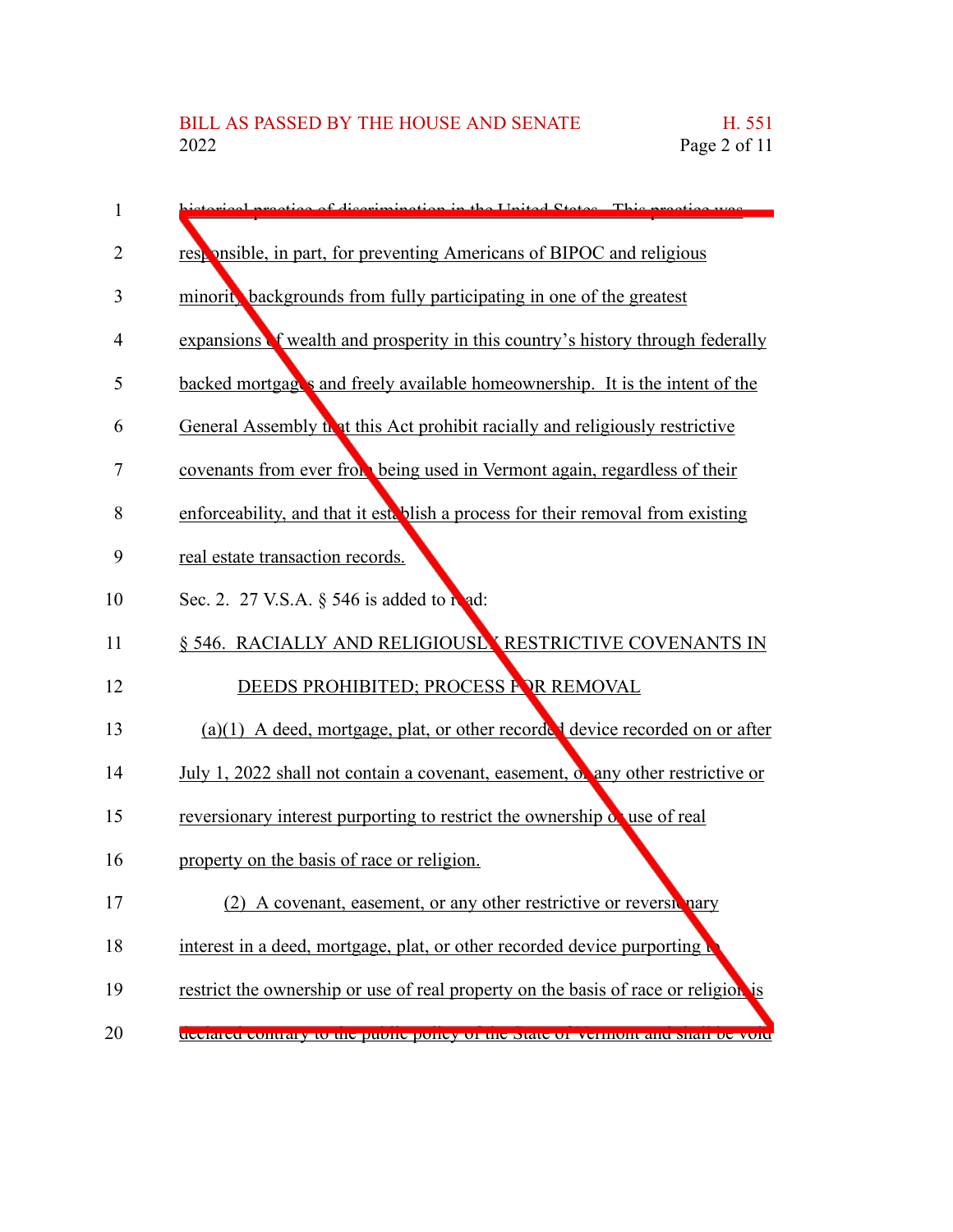| 1  | d unonformable. This subdivision shall apply to a restrictive equanopt            |
|----|-----------------------------------------------------------------------------------|
| 2  | exe uted at any time.                                                             |
| 3  | restrictive covenant, easement, or similar restrictive or reversionary<br>(b)     |
| 4  | interest provibited by subsection (a) of this section may be released by the      |
| 5  | owner of the relation property interest subject to the covenant by recording a    |
| 6  | Certificate of Relea e of Certain Prohibited Covenants. The real property         |
| 7  | owner may record the contracted prior to recording a deed conveying the           |
| 8  | property or at any other time the owner discovers that the prohibited covenant    |
| 9  | exists. The certificate may be prepared without assistance of an attorney but     |
| 10 | shall conform substantially to the following Certificate of Certain Prohibited    |
| 11 | Covenants form:                                                                   |
| 12 | "CERTIFICATE OF RELEASE OF CERTAIN PROHIBITED COVENANTS                           |
| 13 | Town of Record:                                                                   |
| 14 | Date of Instrument containing prohibited covenant                                 |
| 15 | <b>Instrument Type:</b>                                                           |
| 16 | or Plat Book<br>Deed Book<br>Page<br>Page                                         |
| 17 | Name(s) of Current Owner(s):                                                      |
| 18 | <b>Real Property Description:</b>                                                 |
| 19 | <b>Brief Description of Prohibited Covenant:</b>                                  |
| 20 | The covenant contained in the above-mentioned instrument is released from         |
| 21 | the above-described real property to the extent that it contains terms purporting |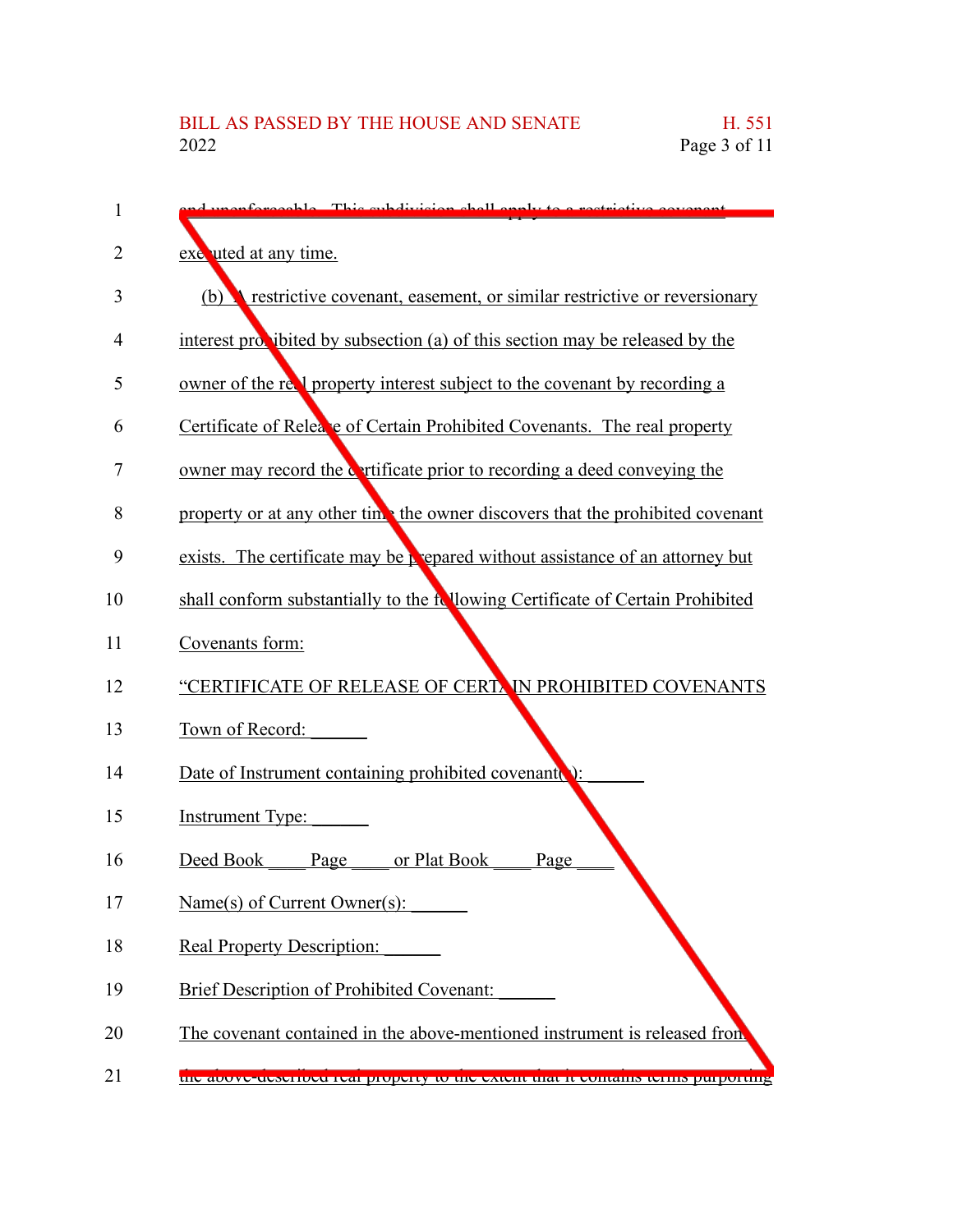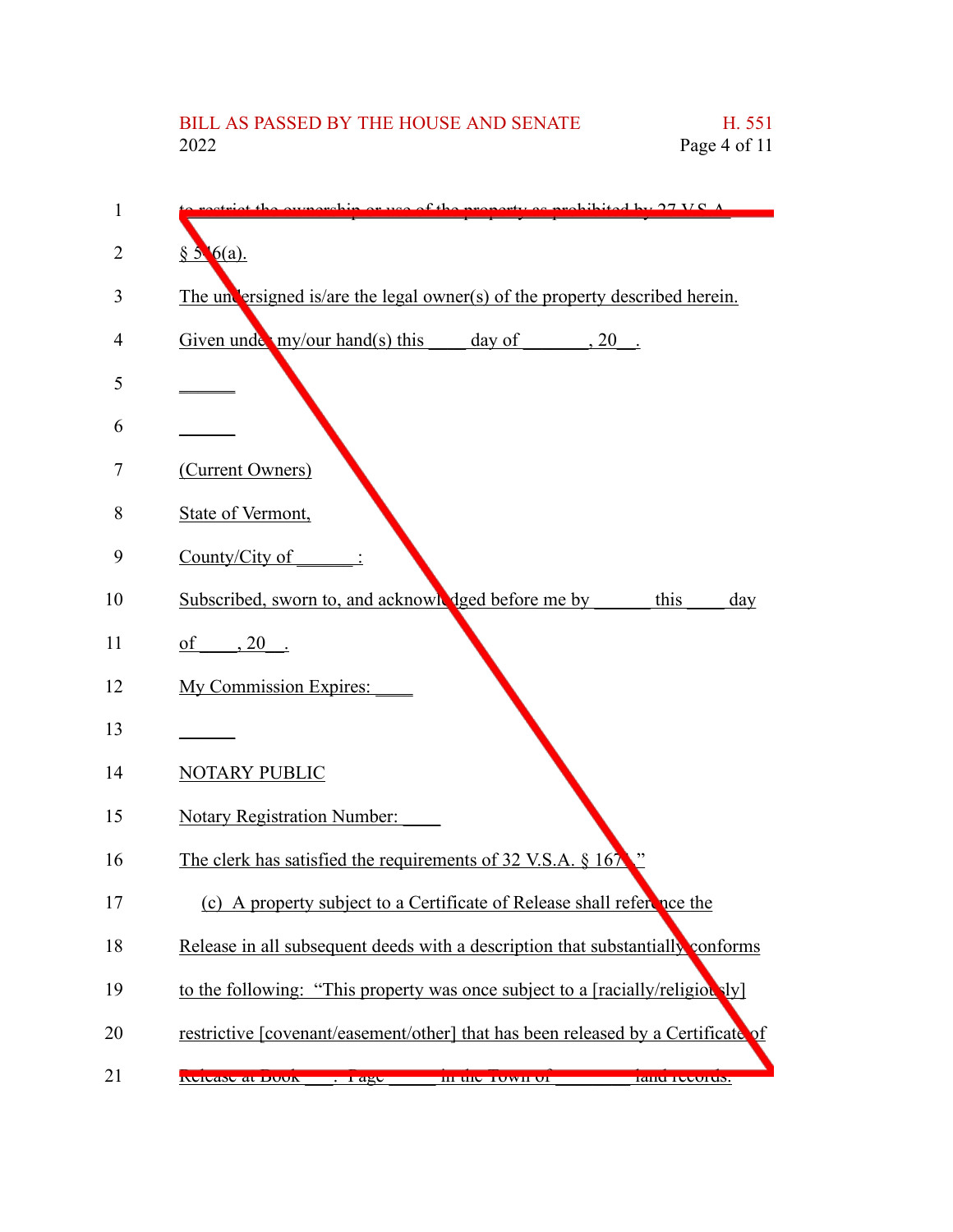| 1  | comput other was nort of a widesproad historia prostige of                              |
|----|-----------------------------------------------------------------------------------------|
| 2  | discrimination against [racial/religious] minorities."                                  |
| 3  | Sec. 3. $32$ V.S.A. $\S$ 1671 is amended to read:                                       |
| 4  | § 1671. TO WN CLERK                                                                     |
| 5  | (a) For the <b>p</b> reposes of this section, a "page" is defined as a single side of a |
| 6  | leaf of paper on which is printed, written, or otherwise placed information to          |
| 7  | be recorded or filed. Two maximum covered area on a page shall be $71/2$                |
| 8  | inches by 14 inches. All leves shall be at least one-sixteenth inch in height or        |
| 9  | in at least eight-point type. Unless otherwise provided by law, the fees to the         |
| 10 | town clerks shall be as follows:                                                        |
| 11 | (1) For recording a trust mortgage leed as provided in 24 V.S.A.                        |
| 12 | § 1155, \$15.00 per page;                                                               |
| 13 | * * *                                                                                   |
| 14 | (g) When a fee applies under this section, no fee shall be required for the             |
| 15 | recordation of:                                                                         |
| 16 | (1) a Certificate of Release of Certain Prohibited Coven nts pursuant to                |
| 17 | 27 V.S.A. $\S$ 546(b); or                                                               |
| 18 | (2) a deed correction subject to 27 V.S.A. § 546(a).                                    |
| 19 | Sec. 4. EFFECTIVE DATE                                                                  |
| 20 | THIS act shall take effect on July 1, 2022.                                             |

 $\mathbf{v}$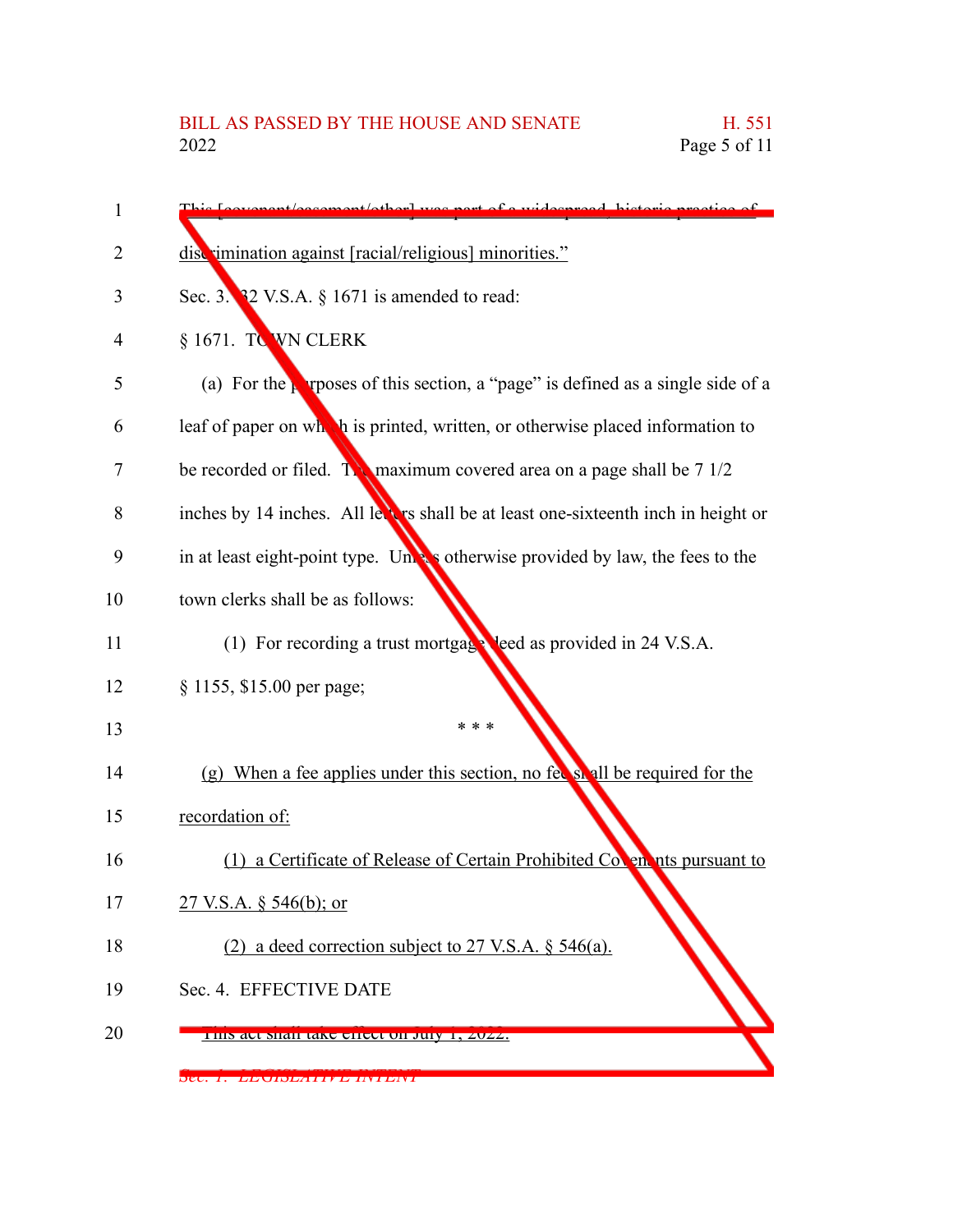*While racially and religiously restrictive covenants have been held unenforceable by courts since the U.S. Supreme Court's 1948 decision in Shelley v. Kramer, 344 U.S. 1 (1948), no State law currently exists to remove or render these covenants void and to put an end to what was an invidious, historical practice of discrimination in the United States. This practice was responsible, in part, for preventing Americans of BIPOC and religious minority backgrounds from fully participating in one of the greatest expansions of wealth and prosperity in this country's history through federally backed mortgages and freely available homeownership. It is the intent of the General Assembly that this act prohibit racially and religiously restrictive covenants from ever being used in Vermont again, regardless of their enforceability, and that it establish a process for their removal from existing real estate transaction records.*

*Sec. 2. 27 V.S.A. § 546 is added to read:*

*§ 546. RACIALLY AND RELIGIOUSLY RESTRICTIVE COVENANTS IN*

*DEEDS PROHIBITED; PROCESS FOR REMOVAL*

*(a)(1) A deed, mortgage, plat, or other recorded device recorded on or after July 1, 2022 shall not contain a covenant, easement, or any other restrictive or reversionary interest purporting to restrict the ownership or use of real property on the basis of race or religion.*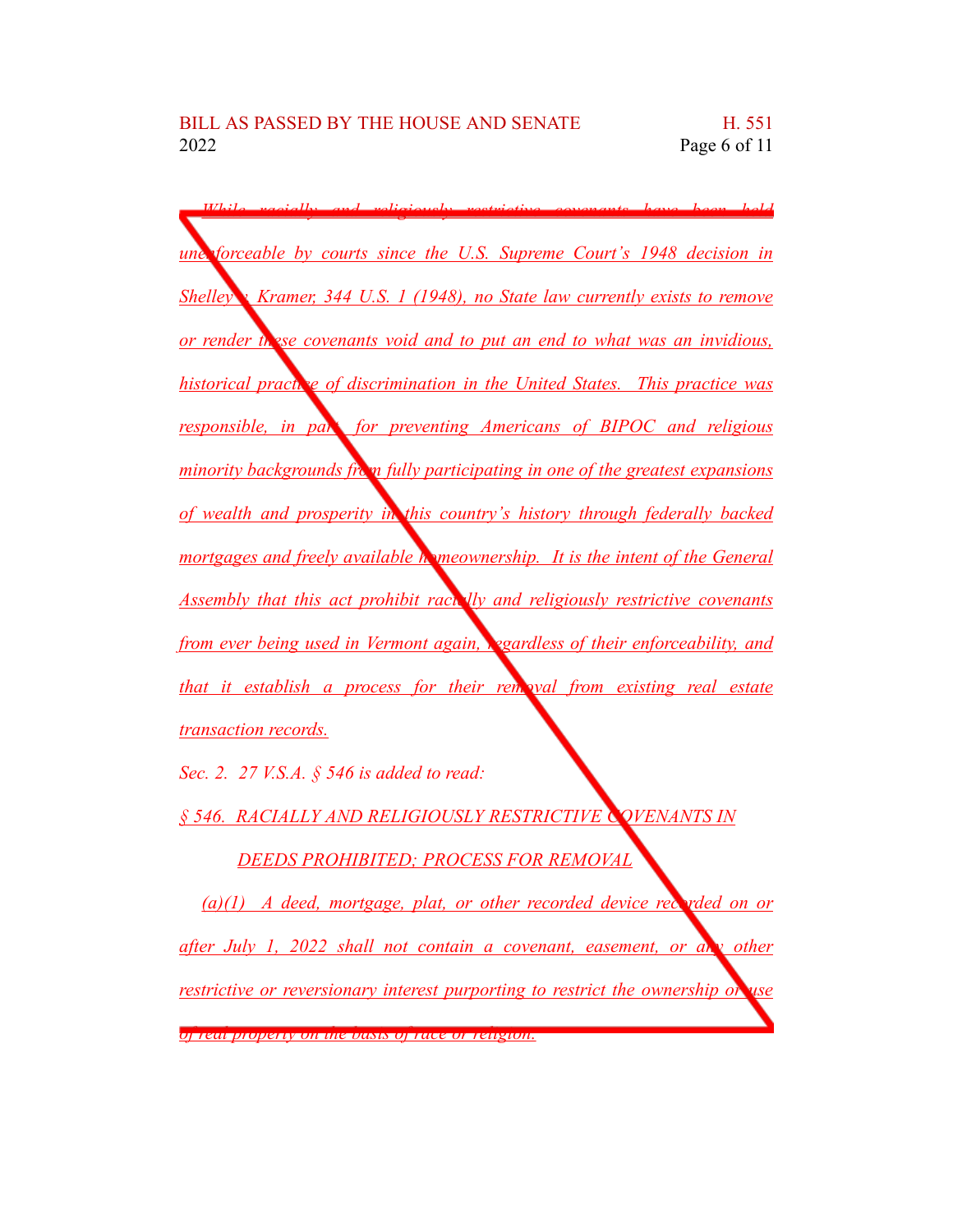*(2) A covenant, easement, or any other restrictive or reversionary interest in a deed, mortgage, plat, or other recorded device purporting to restrict the ownership or use of real property on the basis of race or religion is declared contrary to the public policy of the State of Vermont and shall be void and unenforceable. This subdivision shall apply to a restrictive covenant executed at any time*. *(b) A restrictive covenant, easement, or similar restrictive or reversionary interest prohibited by subs ction* (*a) of this section may be released by the owner of the real property in grest subject to the covenant by recording a Certificate of Release of Certain Prohibited Covenants. The real property owner may record the certificate prior to recording a deed conveying the property or at any other time the owner discovers that the prohibited covenant exists. The certificate may be prepared without assistance of an attorney but shall conform substantially to the following Certificate of Certain Prohibited Covenants form: "CERTIFICATE OF RELEASE OF CERTAIN PROHIBITED COVENANTS Town of Record: \_\_\_\_\_\_ Date of Instrument containing prohibited covenant(s): \_\_\_\_\_\_ Instrument Type: \_\_\_\_\_\_ Deed Book \_\_\_\_ Page \_\_\_\_ or Plat Book \_\_\_\_ Page \_\_\_\_*

*Name(s) of Current Owner(s): \_\_\_\_\_\_*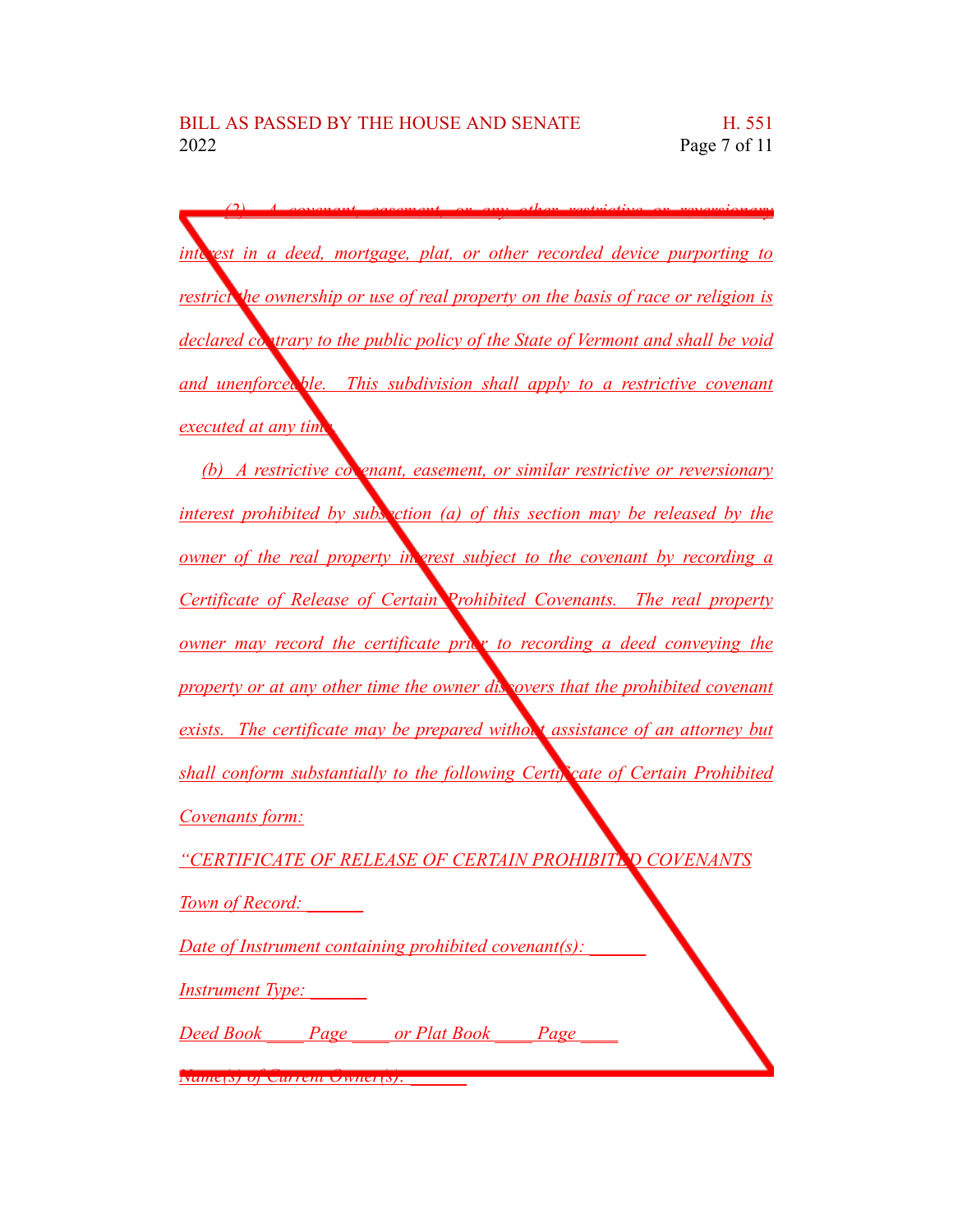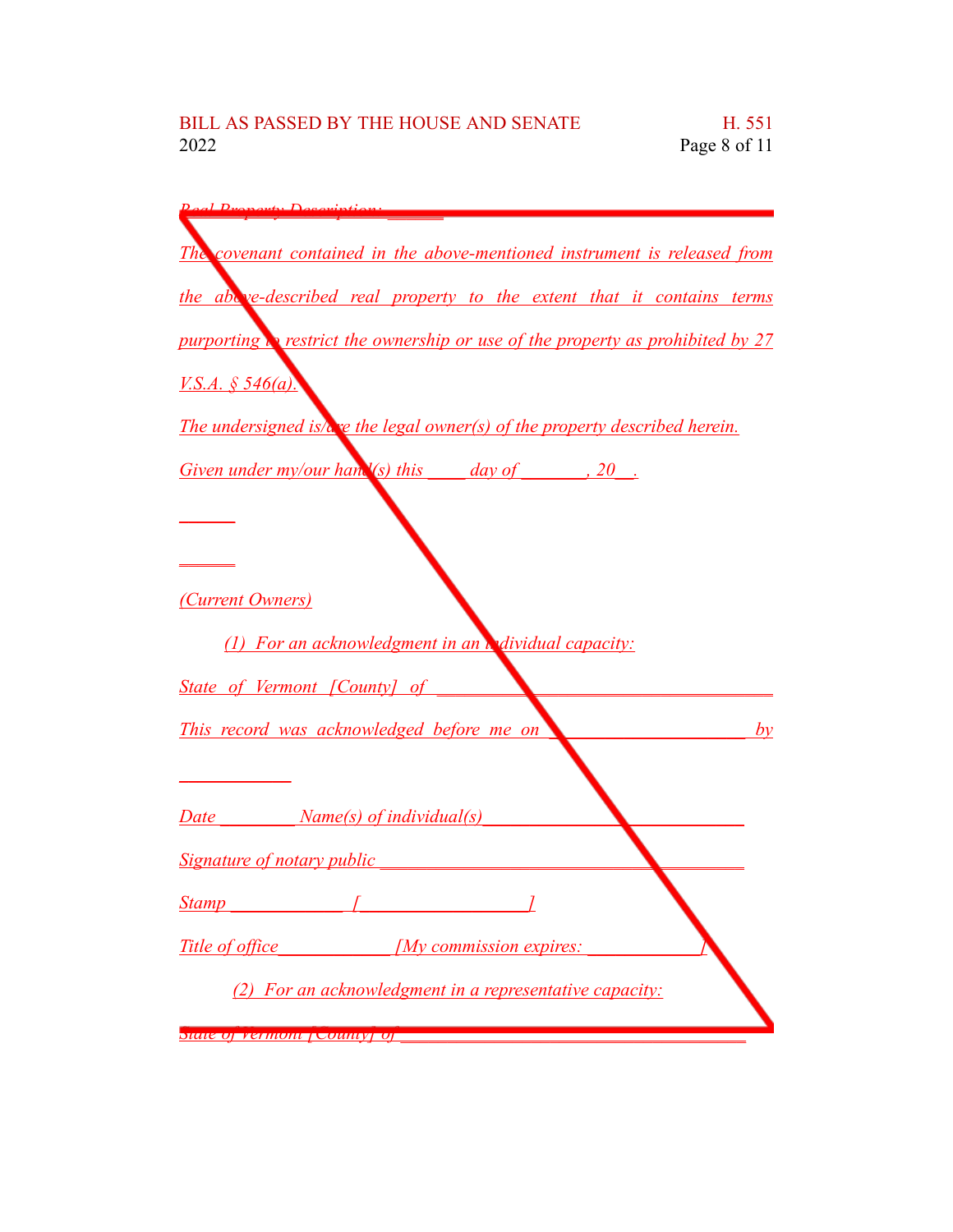| doed before me                                                        |          |
|-----------------------------------------------------------------------|----------|
| Dave<br><u>Name(s) of individual(s)</u><br><i>as</i>                  |          |
| (type of authority, such as officer or trustee) of                    | (name of |
| party on behalf of whom record was executed).                         |          |
| Signature of notary public                                            |          |
| Stamp [                                                               |          |
| Title of office<br>[My commission expires:                            |          |
| The clerk has satisfied the <b>Requirements of 32 V.S.A.</b> § 1671." |          |
| Sec. 3. 32 V.S.A. § 1671 is amended to read:                          |          |
| § 1671. TOWN CLERK                                                    |          |

*(a) For the purposes of this section, a "page" is defined as a single side of a leaf of paper on which is printed, written, or otherwise placed information to be recorded or filed. The maximum covered area on a page shall be 7 1/2 inches by 14 inches. All letters shall be at least one-sixteenth inch in height or in at least eight-point type. Unless otherwise provided by law, the fees to the town clerks shall be as follows:*

*(1) For recording a trust mortgage deed as provided in 24 V.S.A. § 1155, \$15.00 per page;*

*(g) When a fee applies under this section, no fee shall be required for the recordation of:*

*\* \* \**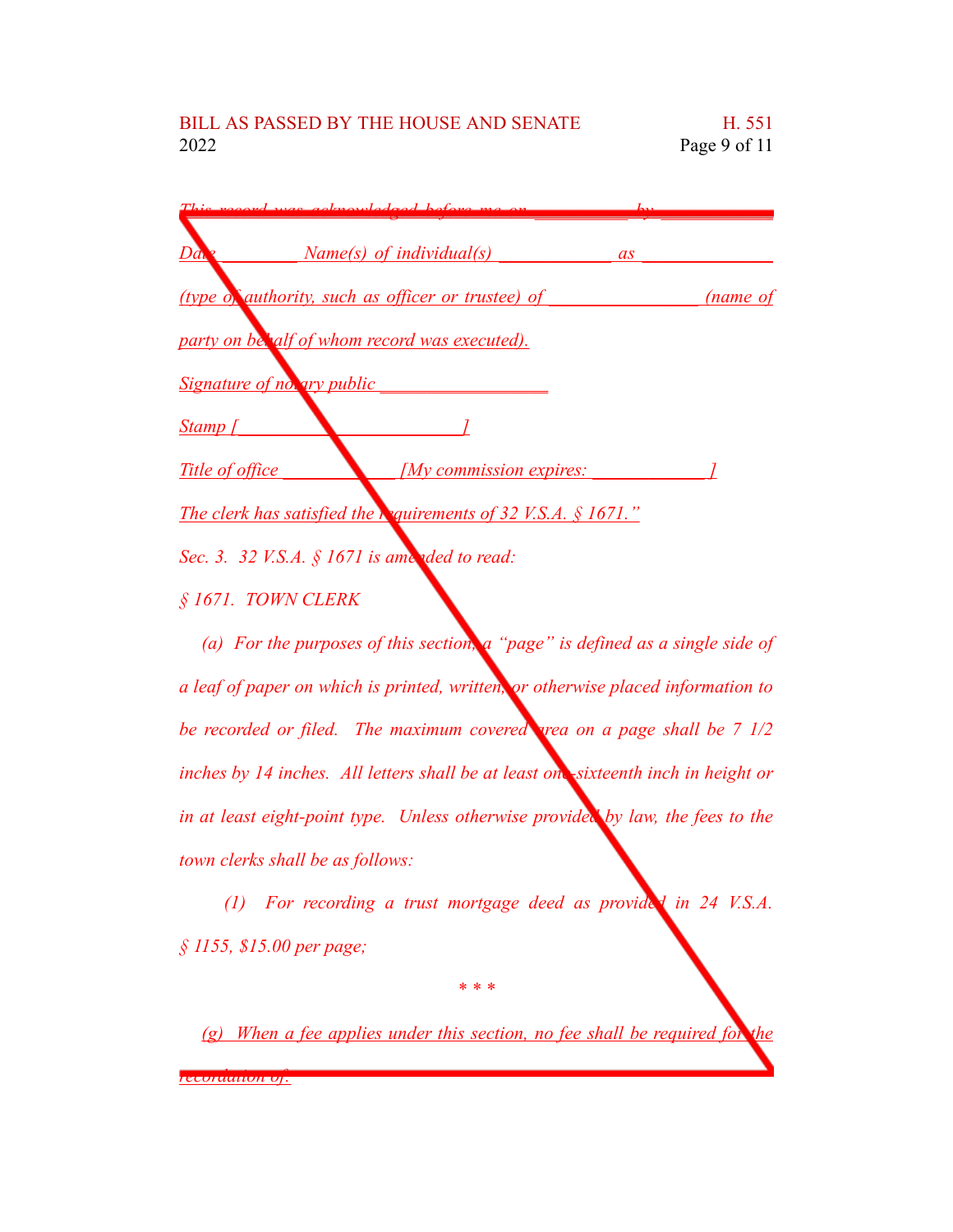| (1) a Contificate of Polages of Contain Duplibited Covenante puressant to |
|---------------------------------------------------------------------------|
| $27$ V.S.A. § 546 ( $\sigma$ ),                                           |
| (2) a deed correction subject to $27$ VS.A. § 546(a).                     |
| Sec. 4. EFFECTIVE DATE                                                    |
| <u>This act shall take effect on July 1, 2022.</u>                        |

*Sec. 1. LEGISLATIVE INTENT*

*While racially and religiously restrictive covenants have been held unenforceable by courts since the U.S. Supreme Court's 1948 decision in Shelley v. Kramer, 344 U.S. 1 (1948), no State law currently exists to render these covenants void and to put an end to what was an invidious, historical practice of discrimination in the United States. This practice was responsible, in part, for preventing persons of racial and religious minority backgrounds from fully participating in one of the greatest expansions of wealth and prosperity in this country's history through federally backed mortgages and freely available homeownership. It is the intent of the General Assembly that this act prohibit racially and religiously restrictive covenants from ever being used in Vermont again, regardless of their enforceability, and that it ensure that existing racially and religiously restrictive covenants remain in municipal land records to preserve the historical record and maintain critical evidence of a pervasive system of discrimination that existed in Vermont and throughout the country.*